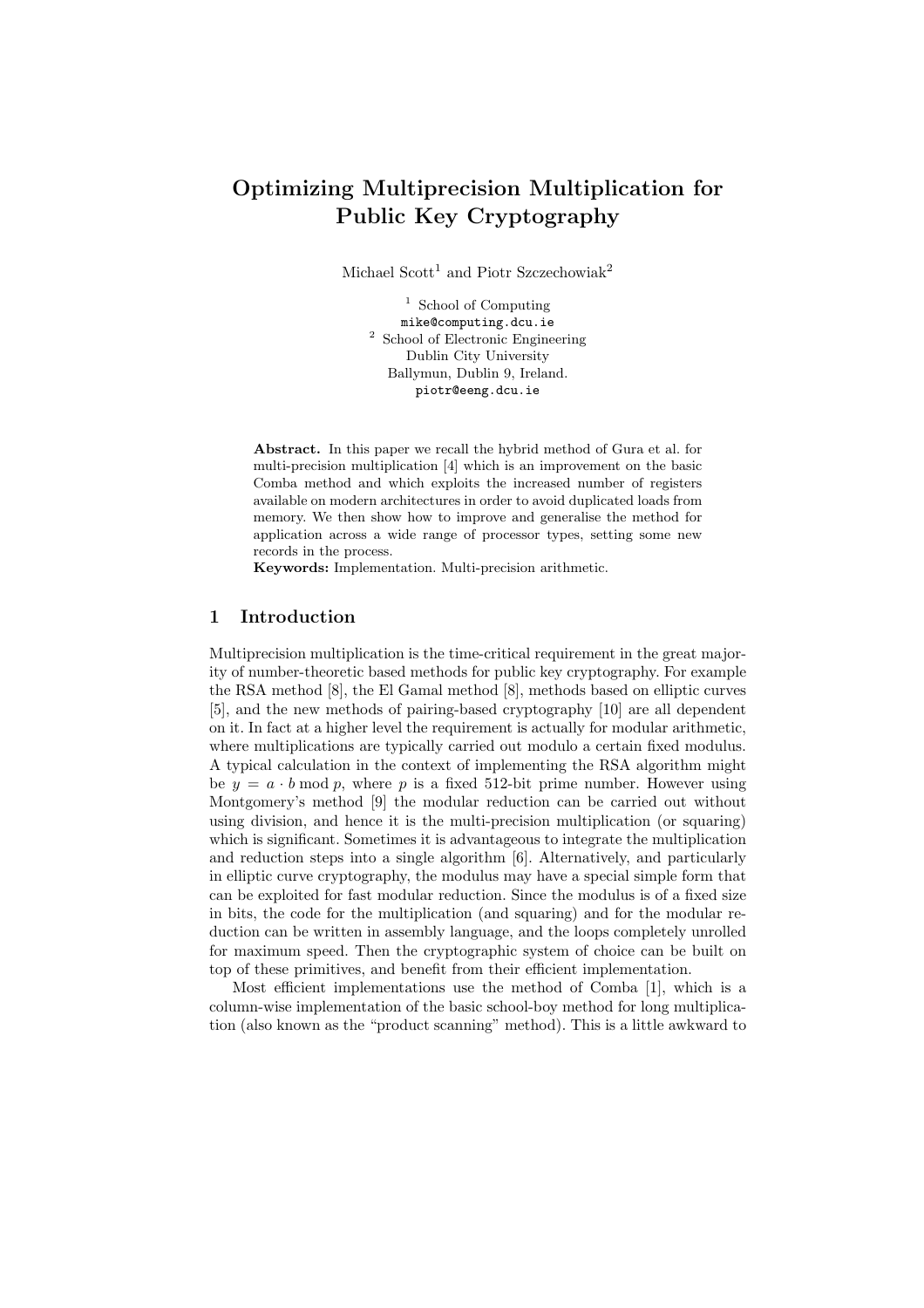program as the columns are of different lengths, although this is not a concern if we unroll the code. The alternative row-wise method (also known as "operand scanning") is also often used, as it is much easier to implement as a short looped program – an n digit by n digit multiplication can be carried out using a simple pair of nested "for" loops. For more details see Chapter 14 of [8].

Recently [4] it has been suggested that a hybrid method which combines features of both methods might be preferable, particularly in a setting where the processor has many available general purpose registers, which is the case with most modern architectures which often have at least 16 (for example  $x86$ -64 architectures), and perhaps as many as 128 registers (e.g. the IBM/Sony Cell architecture). This method was first described in the context of the ATmega-128L 8-bit processor, which has 32 registers. In this same setting Uhsadel et al. [12] have recently obtained improved results.

In this paper we simplify and attempt to generalise the method and show its application to a wide range of processors. We also demonstrate the superiority of our modified scheme to the earlier proposals.

# 2 Improved Hybrid Method

Consider a processor with a natural word length of  $w$  bits, and hence equipped with r registers of w bits. Typically r will be 8, 16 or 32. Typically w will be 8, 16, 32 or 64. Assume that the processor architecture supports simple indexed memory load and store instructions, an integer multiply instruction which from an input of any two registers produces their product in a pair of registers, and finally a simple add-with-carry instruction.

We accept that not all of the  $r$  registers may be available to us. Indeed some will certainly be required to store the memory addresses of the operands and of the result. It is also sometimes helpful if a register fixed with the constant value of zero is available to us.

The basic column-wise algorithm for multi-precision multiplication, also known as the "Comba" method, is illustrated for  $n = 4$  in Figure 1 (i). As each w-bit pair of digits are multiplied together to create one  $2w$  bit partial product in a pair of registers, this partial product is accumulated in a triple register (which we will sometimes refer to as the "column registers"). The third register (here called a "carry-catcher") is required to catch the carries that can arise as the full column is added up. The diagram shows the addition of a particular partial product, and the arrows indicate the possible carries that will arise. Note that the maximum number that can arise in the third and most significant register is bounded by  $n$ , the number of digits in the multi-precision multiplication. This is likely to be much smaller than  $2^w - 1$ , the maximum number that can be stored in a register, and so sometimes a smaller register (if available, for example the 8-bit cl register in the 32-bit x86 architecture) can be used here.

The column-wise algorithm is to be preferred as memory writes only occur at the foot of each column. Here the least significant register of the triple register is written to memory, and the other two registers shifted down, representing the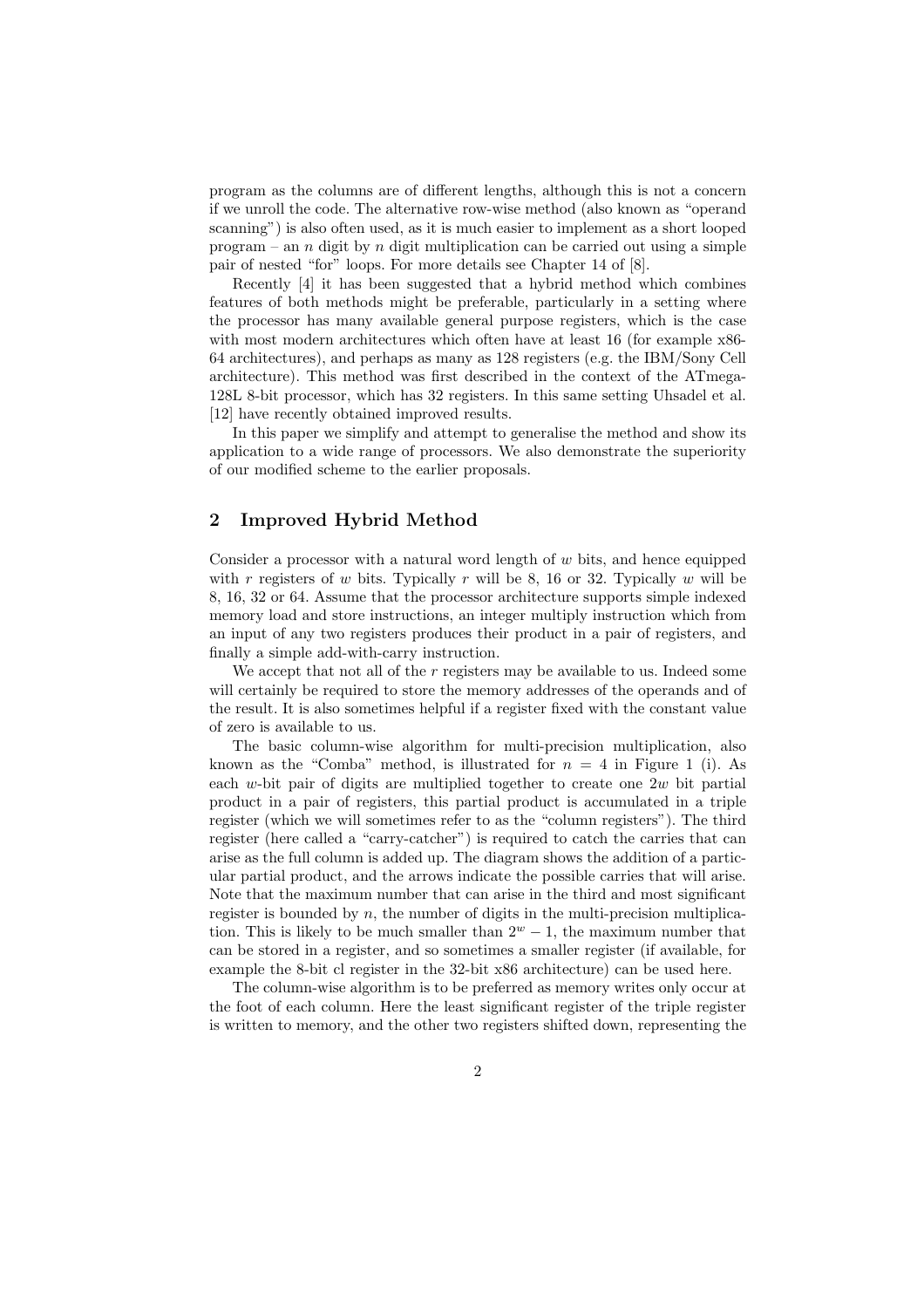carry to the next column. On a computer with only 8 registers like most of the early x86 family, Comba [1] found that there were just enough registers available to implement this method successfully.

The alternative row-wise algorithm requires more memory writes, but less memory reads of the operands. A disadvantage of the column-wise algorithm is that it will reload the same data many times as it is required in the calculation of more than one partial product. This is clearly a little foolish if there are enough registers available to store some of these values for later use. So it is not surprising to observe that we could do better.

The hybrid method [4] keeps the advantages of the column-wise method, while exploiting any extra registers to avoid unnecessary reloads of data. The idea is conceptually a simple one – basically perform the multiplication as if the word length of the computer were actually  $m \cdot w$ , and perform the  $m \times m$ multiplication that arises in the calculation of the larger partial product using the row-wise algorithm. In Figure 1 (ii) we see an illustration of the hybrid method for the case  $m = 2$ . As each large  $2 \times 2$  partial product is calculated (represented by the large outer boxes), it must be accumulated into registers. As before the diagram illustrates the acccumulation of a particular partial product, and the arrows indicate the carries. A naive implementation would then require 5 registers in this case to store this sum. However in the worst case this might require up to 5 add-with-carry instructions, as in integer addition a carry-out is always a possibility that must be catered for.

The original hybrid method [4], and the improved variant described in [12], use a rather complex method to deal with this carry propagation problem, based on the fact that the product of two words, plus two words, cannot overflow a double-word-sized register since

$$
(2w - 1)(2w - 1) + (2w - 1) + (2w - 1) = 22w - 1 < 22w
$$

In contrast our main idea is to simply employ even more registers to suppress the carry propagation. As well as using  $2m$  column registers to hold the sum of each now wider column, an extra  $2m - 1$  registers are deployed as "carry" catchers". These registers are initialised to zero at the top of the column and catch any carries that may arise without the possibility of further carry propagation. Then when the column is finished, these carry catchers are simply added with carry to the main set of column registers. The case for  $m = 2$  is shown in Figure 1 (iii). Observe that the most significant carry-catcher register performs exactly the same role as the fifth register in the naive implementation.

The  $m \times m$  row-wise multiplication requires  $m + 1$  registers, m registers to hold the entire row, each element of which is then multiplied by another register (which stores the current multiplier) to create  $m$  partial products. There are  $2m$ column registers and  $2m-1$  carry-catchers, for a total of 5m registers. Note that for  $m = 1$  this is the original Comba method, which requires 5 registers, just about possible if  $r = 8$ . The choice  $m = 2$  requiring 10 registers is a good fit for a processor with a total of  $r = 16$  registers, and  $m = 4$  will take 20 registers for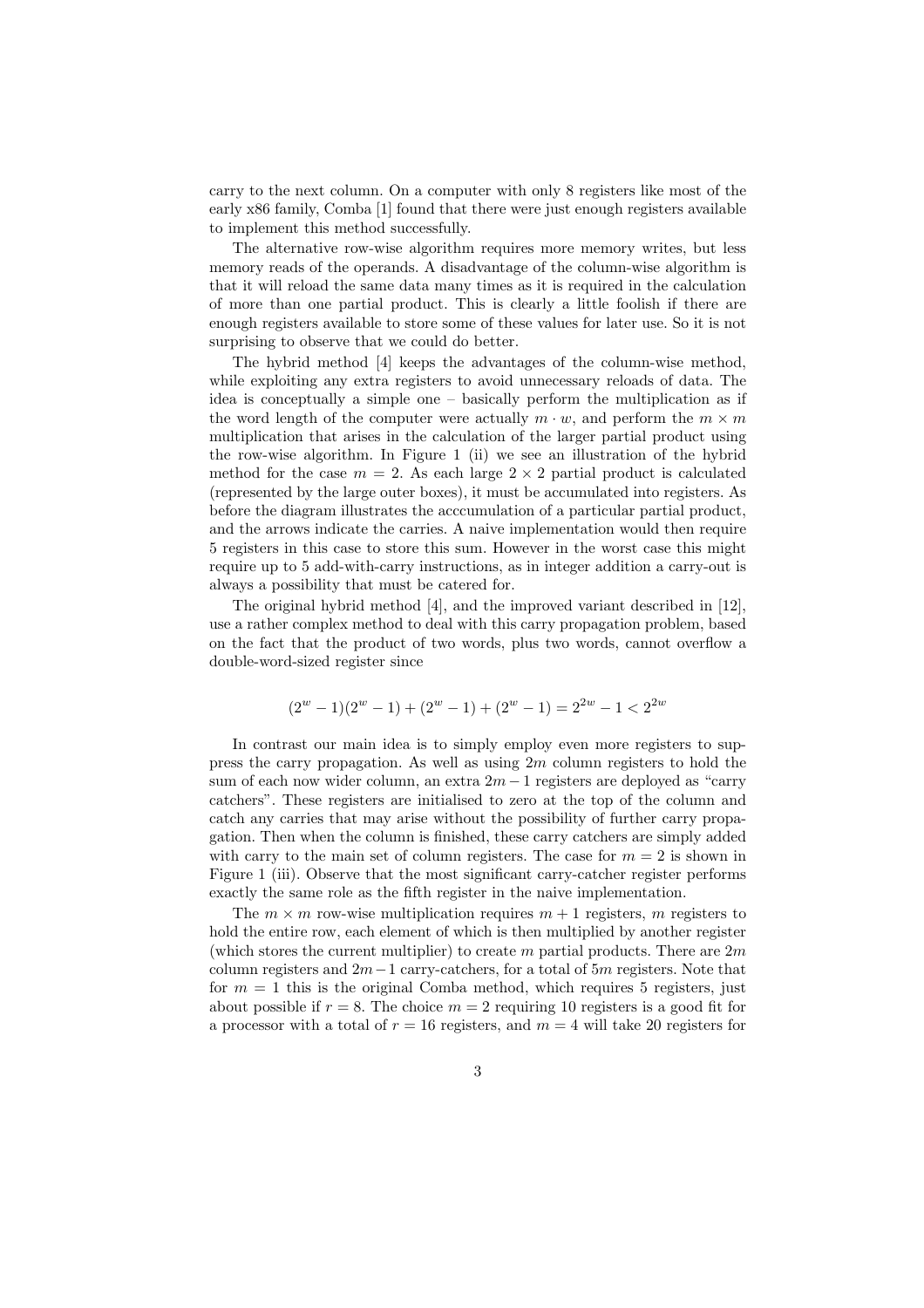the case  $r = 32$ . These figures are approximate and may require modification for a particular architecture.

An important general point – implementation will always be processor specific, as processors differ in small but significant ways that can not be described in a one-size-fits-all way. Indeed the prior art that we compare our method with, is described only in the specific contexts of particular processors [1], [4], [12]. However as evidence of the generality of the idea we describe it in the contexts of three quite different processors, and for these processors we do achieve very useful speed-ups compared with the prior art, of from 8-20%. Nonetheless this cannot be taken as proof that the method will always work as well as reported here.

We remark that the use of the hybrid method as described here and also in [4] and [12], rather conflicts with the type of instruction set and architectural enhancements as proposed by Großschädl and Savas [2], and as implemented in the SmartMIPS<sup>TM</sup> variant of the popular RISC MIPS32 architecture [11]. Those enhancements, incorporating as they do a special 72-bit "triple register" are specific to the original Comba method, and cannot easily be modified to support the hybrid method. It may be that adequate performance can be achieved at lower cost on certain architectures by simply incorporating more registers into the architecture, or perhaps fully using the registers that are already there, rather than by including specialised instruction set extensions.

# 3 The Atmel AVR ATmega-128L processor

The Atmel AVR ATmega-128L is an 8-bit RISC processor, very popular for use in Wireless Sensor Networks (WSNs). On the face of it, it is an unpromising candidate for public key cryptography. However the authors of [4] demonstrated that elliptic curve cryptography in particular can be implemented quite successfully on this platform. In particular a 160-bit point multiplication on a standard elliptic curve can be carried out in just 0.81 seconds when the device is clocked at 8MHz.

The processor has 32 registers, denoted r0 to r31. There are three memory addressing registers, denoted X, Y and Z, which actually refer to the 16-bit register pairs r26:27, r28:29 and r30:31.

Now consider the calculation of a typical single partial product on this processor using the standard Comba method. See Figure 2. The Y and Z registers are pointing at 8-bit digits of the multiplicand and the multiplier respectively. The X register is pointing at the address which will eventually contain the sum of this column. Using standard indexed addressing and the LDD instruction, the multiplicand and multiplier are loaded into the r0 and r1 registers. The MUL instruction always places the 16-bit result in the register pair r0:1. The "triple register" in this case is r6:7:8 and the register r5 is kept as a constant zero. Then an ADD and two ADC instructions are used to add the new product into the triple register, taking care of the carries.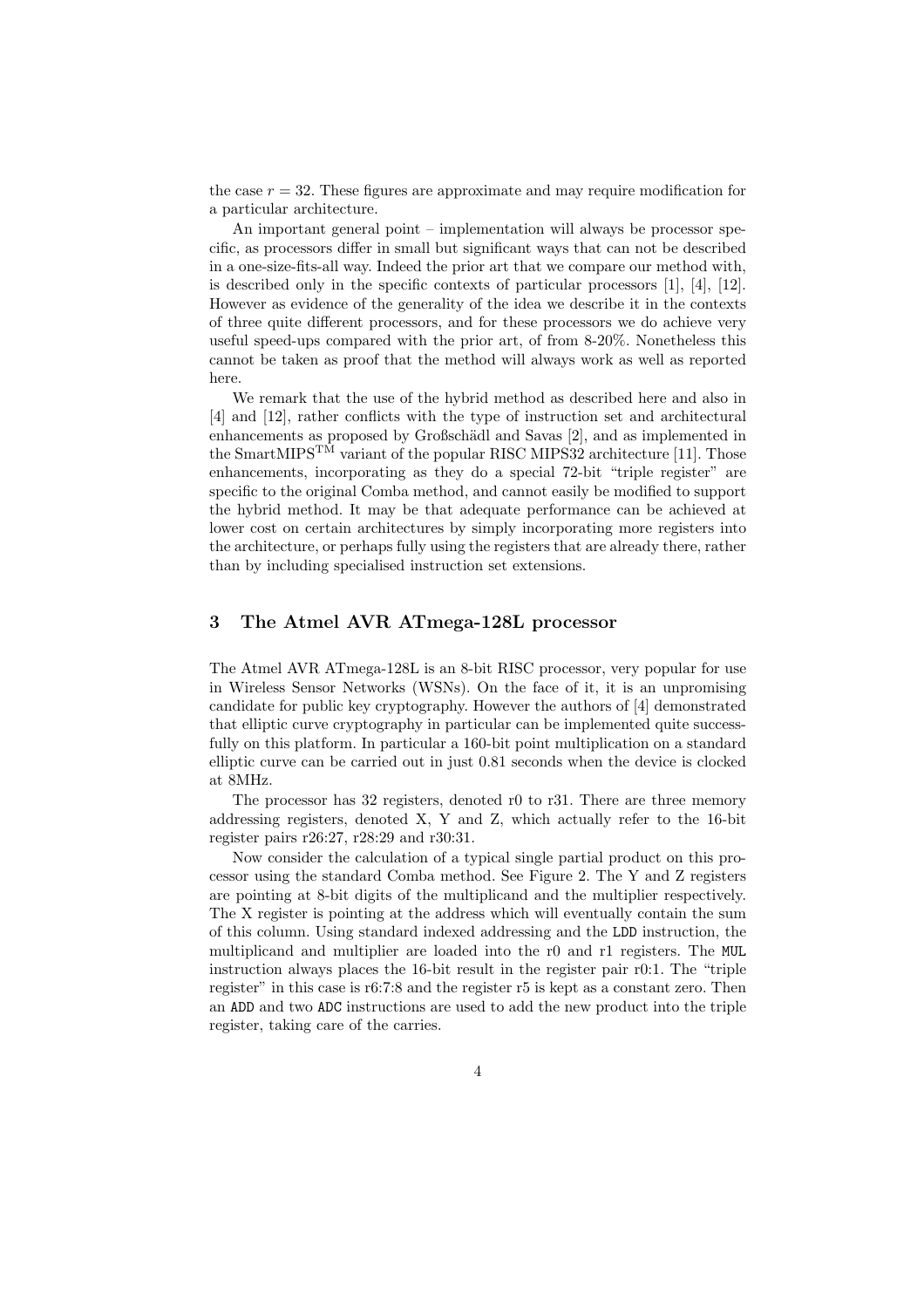

Fig. 1. The processing of a two word partial product using (i) The standard Columnwise Comba implementation, (ii) A naive implementation of the hybrid method and (iii) Our improved hybrid implementation

| LDD r0.Y+2<br>LDD r1.Z+1 |
|--------------------------|
| MUL r1.r0                |
| ADD r6,r0                |
| $ADC$ $r7, r1$           |
| ADC r8, r5               |
|                          |
|                          |

Fig. 2. The processing of a single partial product on the ATmega-128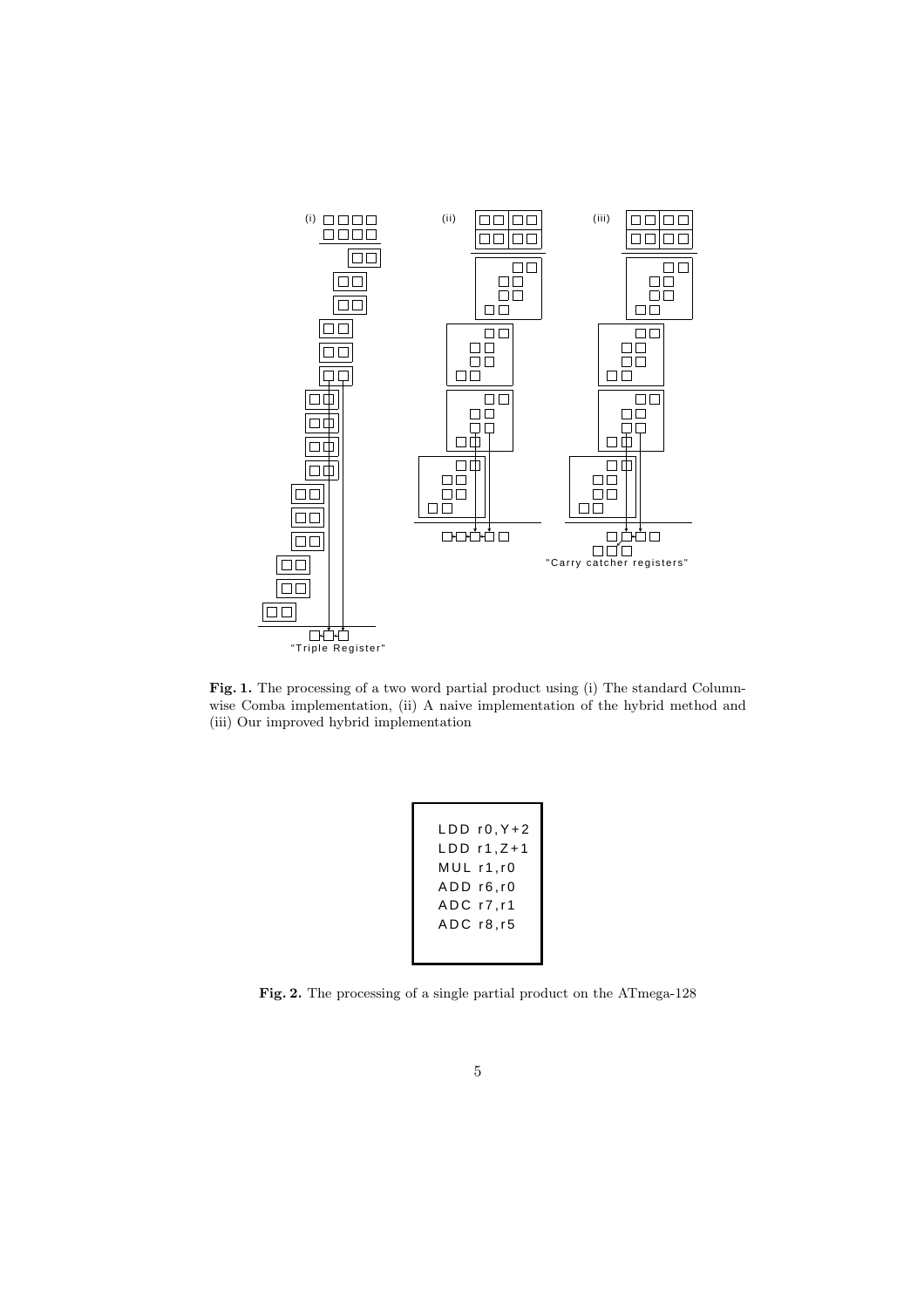Now try again, this time using our hybrid method with  $m = 2$ . In this case 4 partial products are calculated together in each step, requiring more registers. See Figure 3. In this case the column registers are r6:7:8:9, and r10:11:12 are used as the carry-catchers. This time r25 is used to hold the constant zero.

A simple counting exercise now reveals the advantage of the hybrid method. To calculate 4 partial products using the simple Comba method would require 4 times the operations of figure 2, that is 8 loads, 4 multiplies, 4 additions and 8 additions-with-carry. However for the same work carried out, the hybrid method requires 4 loads, 4 multiplies, 4 additions and 8 additions-with-carry, from figure 3. Clearly we have saved 4 load instructions, which is particularly significant as the load instruction takes 2 clock cycles, the same as the multiply instruction, but more than the addition instructions which require only 1 clock cycle each. For this architecture at least, it can be seen that using the proposed method we are able to take maximum advantage of the "hybrid" idea.

Furthermore we still have enough unused registers to comfortably extend the idea to  $m = 4$  with further savings. Using this method the number of clock cycles for a full  $160 \times 160$  bit multiplication is reduced to 2651 clock cycles, which compares favourably with the 2881 clock cycles recently reported in [12] (which is claimed as "the fastest implementation world wide of a modular multiplication of a 160-bit standardized elliptic curve for an 8-bit micro controller"), and the 3106 clock cycles reported in [4] (we are approximately 15% faster). This is despite the fact that these last two papers use  $m = 5$  rather than the  $m = 4$  maximum that we are constrained to use due to our extra requirement for carry-catcher registers. See Table 1.

We have omitted details of the processing required at the foot of each column, as for an  $n \times n$  digit multiplication this is required just 2n times, compared with the  $n^2$  partial products which must be calculated and accumulated. However in the hybrid case there is admittedly some extra work involved here as the "carrycatcher" registers must be added-with-carry to the column registers. Then  $m$ registers are written to memory via the X register, and the carry value for the next column calculated. For this particular architecture advantage can be taken here of the MOVW instruction which moves two registers in a single clock cycle.

When squaring advantage can be taken of the fact that the off-diagonal partial products need only be calculated once, and then accumulated twice, with some savings. We omit the details. We also note that an unrolled and optimized version of the Montgomery REDC modular reduction function [9] can also exploit the same basic hybrid method.

One major advantage of the proposed method is that, due to its simplicity, it is relatively easily extended to other architectures.

# 4 The TI MSP430 processor

We choose the Texas Instruments MSP430 processor as our second architecture on which to test the efficiency of our improved hybrid multiplication method. The TI MSP430 like the ATmega-128L is also widely used in WSNs and many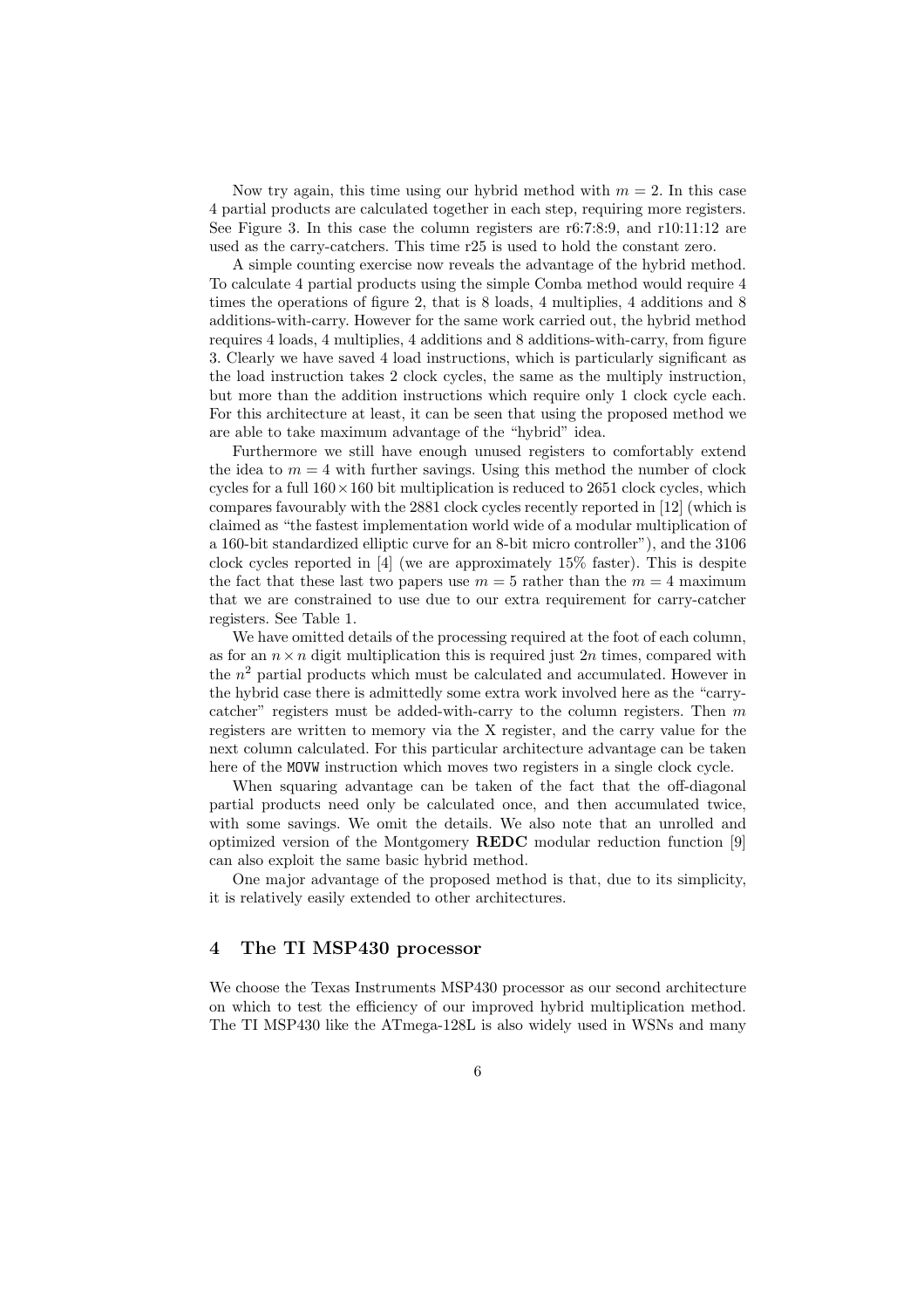| LDD r4,Z | LDD r2,Y+10<br>LDD r3, Y+11<br>MUL r2.r4<br>ADD r6,r0<br>$ADC$ $r7$ , $r1$<br>ADC r10,r25<br>MUL r3.r4<br>ADD r7.r0<br>ADC r8.r1<br>ADC r11, r25<br>$LDD r4, Z+1$<br>$MUL$ r2, r4<br>ADD r7, r0 |
|----------|-------------------------------------------------------------------------------------------------------------------------------------------------------------------------------------------------|
|          |                                                                                                                                                                                                 |
|          |                                                                                                                                                                                                 |
|          | $ADC$ $r8$ , $r1$                                                                                                                                                                               |
|          | ADC r11,r25                                                                                                                                                                                     |
|          | $MUL$ $r3, r4$                                                                                                                                                                                  |
|          | ADD r8.r0                                                                                                                                                                                       |
|          | ADC r9,r1                                                                                                                                                                                       |
|          | ADC r12,r25                                                                                                                                                                                     |

Fig. 3. The processing of 4 partial products using the hybrid method on the ATmega-128

|                                                                                         |                | This Work |      | Uhsadel et al. |      | Gura et al. |      | Classic Comba |      |
|-----------------------------------------------------------------------------------------|----------------|-----------|------|----------------|------|-------------|------|---------------|------|
| Instruction CPI  Instructs Cycles  Instructs Cycles  Instructs Cycles  Instructs Cycles |                |           |      |                |      |             |      |               |      |
| add/adc                                                                                 |                | 1263      | 1263 | 986            | 9861 | 1360        | 1360 | 1200          | 1200 |
| mul                                                                                     | $\overline{2}$ | 400       | 800  | 400            | 800  | 400         | 800  | 400           | 800  |
| ld                                                                                      | $\overline{2}$ | 200       | 400  | 238            | 476  | 167         | 334  | 800           | 1600 |
| st                                                                                      | $\overline{2}$ | 40        | 80   | 40             | 80   | 40          | 80   | 40            | 80   |
| $\lfloor$ mov $\lceil$ movw $\rceil$                                                    |                | 70        | 701  | 355            | 355  | 355         | 355  | 81            | 81   |
| other                                                                                   |                |           | 38   |                | 184  |             | 197  | 44            | 44   |
| Totals                                                                                  |                |           | 2651 |                | 2881 |             | 3106 |               | 3805 |

Table 1. Comparison of instruction counts for ATmega-128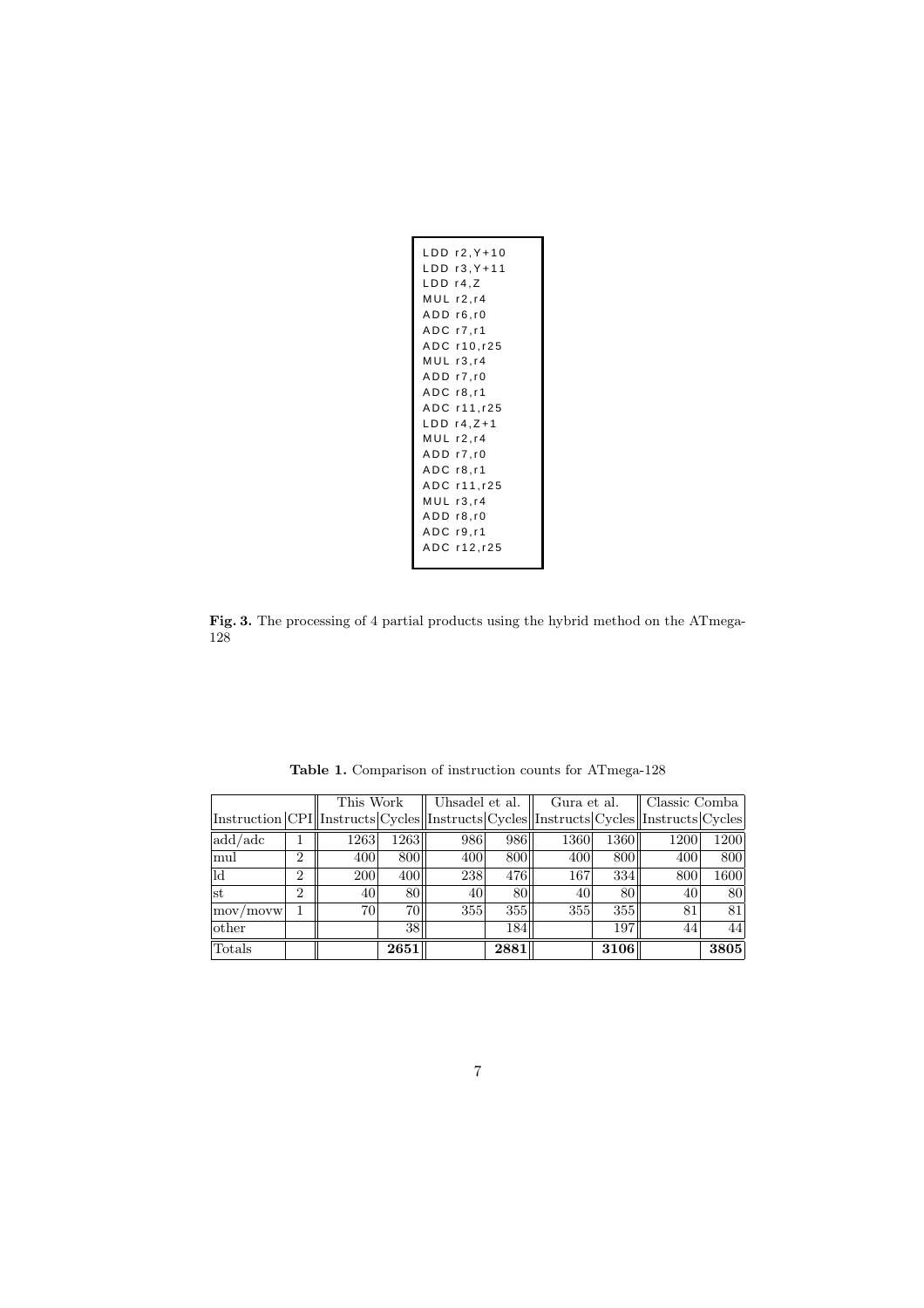other embedded applications. But there the similarity ends. The MSP430 is a 16-bit RISC processor with a memory-memory architecture rather than the more classic RISC load-store architecture of the Atmel chip. The TI product offers 27 instructions in 7 addressing modes and uses a hardware multiplier for 8 and 16 bit integer multiplication. This orthogonal architecture allows every instruction to be used with every addressing mode. Only 12 from total number of 16 registers are available for general use. Registers r0-3 are used for Program Counter, Stack Pointer, Status Register and Constant Generator respectively. Registers r4-15 are general purpose and available for use at all times. A very nice feature of the MSP430 is its ultra low power consumption which is especially important on tiny devices in distributed environments, where battery usage is a big issue.

In order to achieve best performance for multiprecison multiplication on the MSP430 it is important to use the hardware multiplier. This device is a peripheral and is not implemented in every member of the large MSP430 family of microprocessors. It is accessed via memory mapped I/O registers. We used the MSP430F1611 platform in our research, which does include this hardware multiplier.

Figure 4 shows the calculation of a typical partial product on this architecture using the standard Comba method. Registers r13 and r14 store the memory addresses of the first 16-bit digits of the multiplicand and the multiplier. Indexed addressing mode is used to find the address of a particular 16-bit digit. In this case the third digit of the multiplicand and the second digit of multiplier are loaded into the hardware multiplier registers using the memory-to-memory MOV instruction. Writing the first operand to the MPY register selects unsigned multiply mode but does not start any operation. Loading the second operand to OP2 initiates the multiply operation. The lower and the higher 16-bit parts of the 32-bit result are stored in RESLO and RESHI registers respectively and can be read by the next instruction. One ADD, one ADDC and one ADC (add carry to destination in the MSP430 instruction set) instructions are used to add the new product to the "triple register" which consists of r9:10:11.

| MOV  | 4(r13), 8MPY |
|------|--------------|
| MOV  | 2(r14), 80P2 |
| ADD  | &RESLO.r9    |
| ADDC | &RESHI.r10   |
| ADC  | r 11         |
|      |              |
|      |              |

Fig. 4. The processing of a single partial product on MSP430F1611

Due to the limited number of available registers we could only implement our hybrid method with  $m = 2$  on the MSP430. See Figure 5. Eleven registers are required to calculate the 4 partial products in every step of this algorithm. This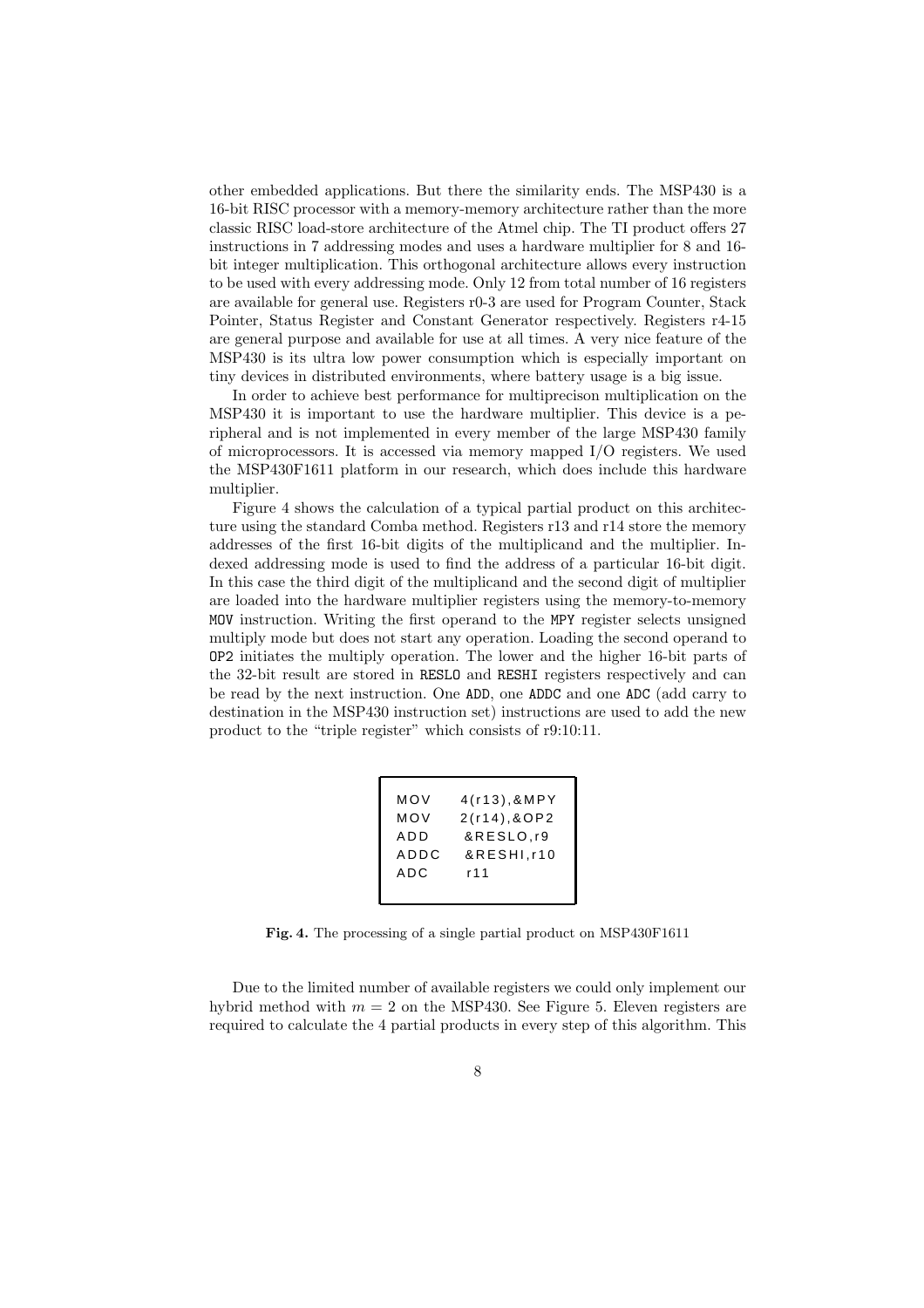time r4:5:6:7 are the column registers, and r13:14:15 are the "carry-catchers". Registers r10:11 are used as pointers to particular digits in the multiplicand and multiplier. In the MSP430 instruction set the number of clock cycles per instruction depends both on the instruction mnemonic and the type of operands being used. Because memory-to-memory MOV instructions require the most cycles, we employ two extra registers r8 and r9 as temporary storage to save on the overall cycle count (memory-to-register operations are much less expensive).

```
MOV 20(r10),r8
MOV 22(r10),r9
MOV 12(r11),&MPY
MOV r8,&OP2
ADD &RESLO,r4
ADDC &RESHI,r5
ADC r13
MOV r9,&OP2
ADD &RESLO,r5
ADDC &RESHI,r6
ADC r14
MOV 14(r11),&MPY
MOV r8,&OP2
ADD &RESLO,r5
ADDC &RESHI,r6
ADC r14
MOV r9,&OP2
ADD &RESLO,r6
ADDC &RESHITZ
ADC r15
```
Fig. 5. The processing of 4 partial products using hybrid method on MSP430F1611

At a first glance it might appear that the cost of both methods (hybrid and standard) is exactly the same on the MSP430. Calculation of 4 partial products using the simple Comba method requires 8 MOV, 4 ADD, 4 ADDC and 4 ADC instructions. The hybrid method uses also 20 instructions with exactly the same mnemonics. However on closer inspection we will see that the advantage of the hybrid method lies in the total number of clock cycles. The 8 MOV instructions in the simple algorithm takes 48 clock cycles in total. The hybrid method can take advantage of register to memory operations and saves 14 cycles using only 34 cycles for the same work carried out. As we can see the benefit in clock cycles of our improved hybrid method is very similar on both the MSP430 and the ATmega128-L in the case where  $m = 2$ . Note that, as for the Atmel chip, the savings are due to the overall reduction in memory read accesses to the digits of the multiplier and multiplicand.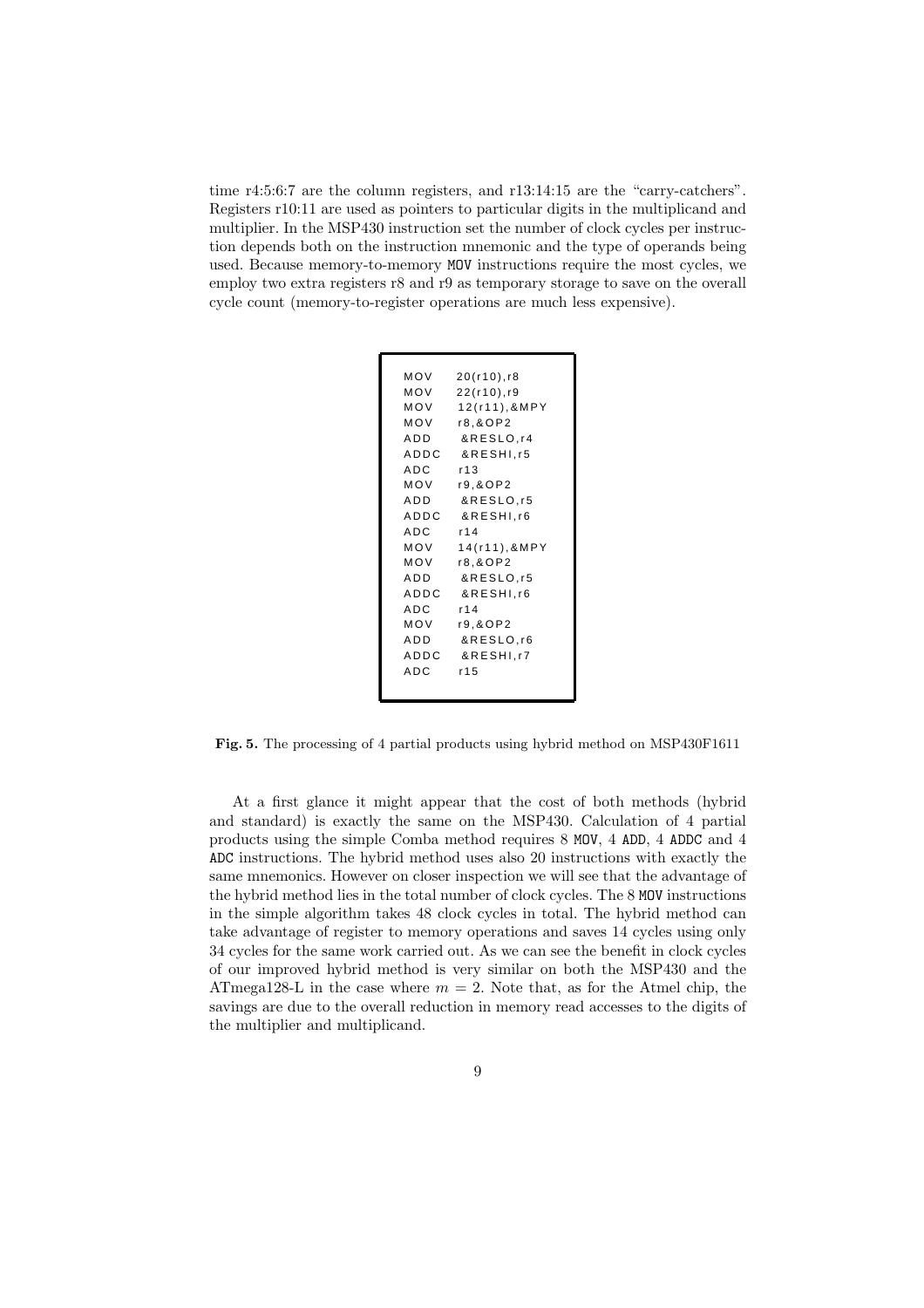|             |                           |   | This Work                                                      |      | Classic Comba |      |
|-------------|---------------------------|---|----------------------------------------------------------------|------|---------------|------|
| Instruction |                           |   | $CPI \sim \text{CPI}$ Instructions $Cycles \sim \text{Cycles}$ |      |               |      |
| add         | $\overline{\&$ label, reg | 3 | 100                                                            | 300  | 100           | 300  |
| addc        | $&$ label, reg            | 3 | 100                                                            | 300  | 100           | 300  |
| adc         | reg                       | 1 | 109                                                            | 109  | 100           | 100  |
| mov         | $x(\text{reg}), \&$ label | 6 | 45                                                             | 270  | 180           | 1080 |
| mov         | reg.x(reg)                | 4 | 20                                                             | 80   | 20            | 80   |
| mov         | reg, reg                  | 1 | 27                                                             | 27   | 38            | 38   |
| mov         | reg, & label              | 4 | 100                                                            | 400  |               |      |
| mov         | $x(\text{reg})$ , reg     | 3 | 45                                                             | 135  |               |      |
| other       |                           |   |                                                                | 125  |               | 167  |
| Totals      |                           |   |                                                                | 1746 |               | 2065 |

Table 2. Comparison of instruction counts for MSP430F1611

We cannot achieve further savings on the MSP430, as we have used all 12 available registers in our hybrid method with  $m = 2$ . Using this algorithm  $160 \times 160$  bit multiplication was performed in 1746 clock cycles, which is a nice improvement compared to the 2065 cycles for the standard Comba method. See Table 2 for details.

Assuming that our MSP430 device is clocked at the standard frequency of 8MHz we can calculate the result of the multiplication of two 160-bit numbers in 0.22ms. Our result compares favourably with the 0.95ms reported for the same operation on a MSP430F1611 in [13]. In [3] Guajardo et al. tested multiprecision multiplication on the TI MSP430x33x family of processors, which differs slightly in design from our platform. The common features are the same instruction set and the presence of the hardware multiplier. In order to compare results in [3] with our achievements we had to run our multiplication algorithm with 128-bit numbers. Once again our improved hybrid method proved to be more efficient using only 1154 clock cycles against the 1425 reported in [3].

#### 5 The ARM processor

Finally we consider the popular 32-bit ARM processor. This has a standard RISC load-store architecture, with several innovative features, including effectively free shifting of operands and conditional execution. It has 16 registers, although significantly three of these are reserved for special purposes, r13 as a stack pointer, r14 holds a function return address, and r15 is the program counter. The ARM processor has recently made an appearance in the WSN segment, but is more well known as the processor of choice for PDA and mobile embedded applications.

Figure 6 shows the calculation of a typical partial product on this architecture using the standard Comba method. Registers r5 and r6 store the memory addresses of the first 32-bit digits of the multiplicand and the multiplier. In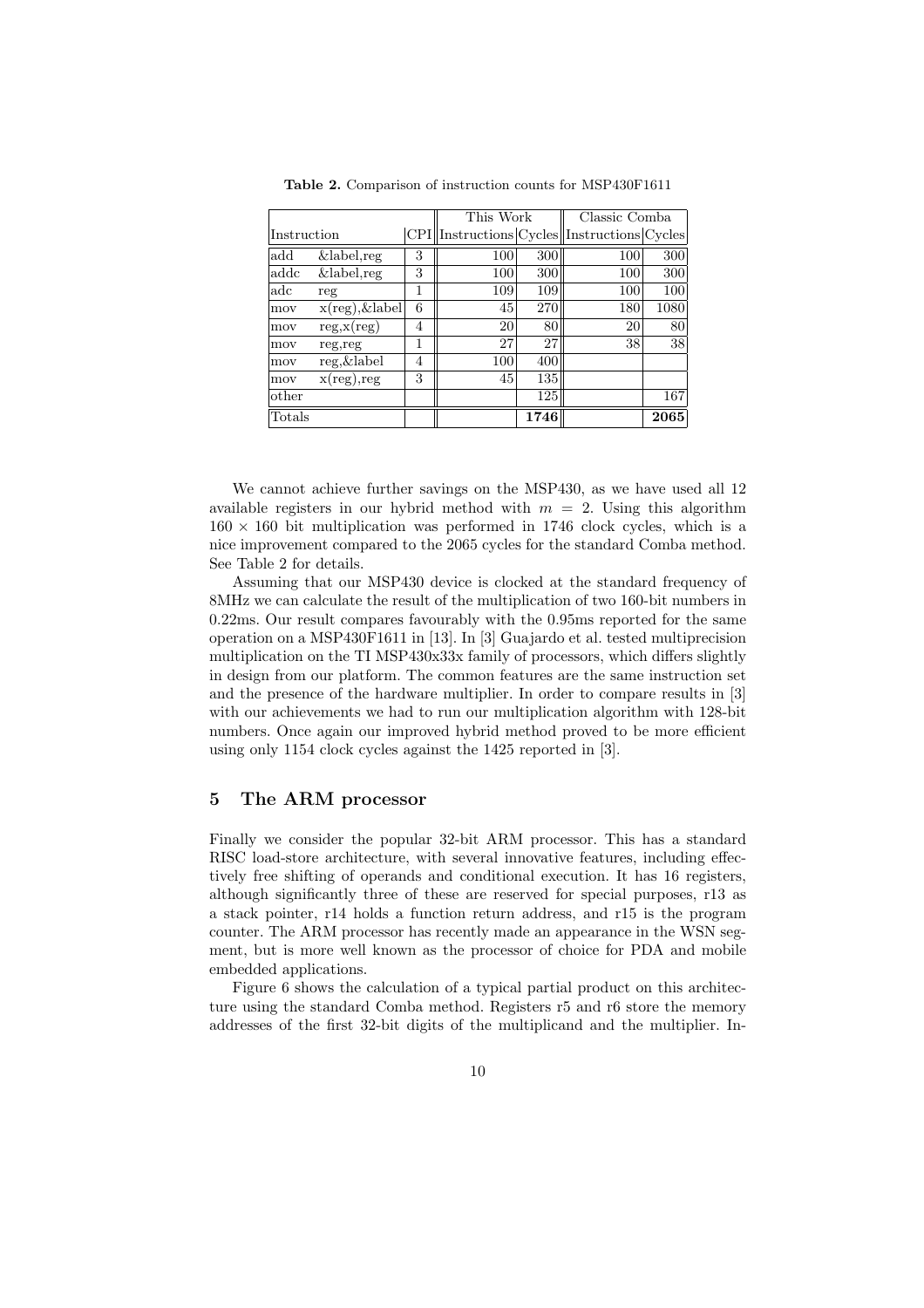dexed addressing mode is used to find the address of a particular 32-bit digit. The UMULL instruction calculates the 64-bit product in registers r8 and r9. These are then added-with-carry to the triple register r2:3:4.

```
LDR r0,[r5,#4]
LDR r1,[r6,#8]
UMULL r8,r9,r0,r1
ADDS r2,r2,r8
ADCS r3,r3,r9
ADC r4,r4,#0
```
Fig. 6. The processing of a single partial product on the ARM

However a naive attempt to implement our hybrid method with  $m = 2$  will fail, due to a lack of registers. For the multiplication algorithm 3 registers are required to hold the addresses of the operands, 4 more are required as column registers, 3 as carry-catchers, and 2 more for the row elements, plus another for the multiplier. Furthermore the multiplication instruction requires 2 registers to hold the 64-bit product of a pair of 32-bit registers, for a total of 15 registers.

We solve this problem by exploiting the novel features of the instruction set. The basic idea is to use just one carry-catcher register instead of three. As the carry-catcher registers are used to catch and accumulate the sum of individual carry bits, they do not require the 32-bit precision of a full register. In fact for any reasonable application with big number operands of a useful size, a byte would be sufficient. We exploit this fact to compress the carry-catcher requirement into a single register, without incurring any extra cost.

Our solution is illustrated in figure 7.

The trick is in the use of the ADDCS instruction (ADD if Carry Set) which adds a carry bit to a specific byte in the shared carry-catcher register r11. Here r2:3:4:10 are the column registers. In this case the savings are again revealed by simple inspection – we have saved four load instructions.

The foot-of-column processing is a little complex, as the individual carrycatcher components must now be masked and shifted before being added to the column registers. However a register argument can be shifted at no extra cost using the ARM's barrel shifter, so the overall cost is small.

The method was implemented and tested in the context of a  $192 \times 192$  bit multiplication. Using the ARM RealView simulator [7] in the context of the ARM7 variant of the architecture, we found that the basic Comba method required 580 clock cycles, whereas our modified hybrid method required only 487 cycles.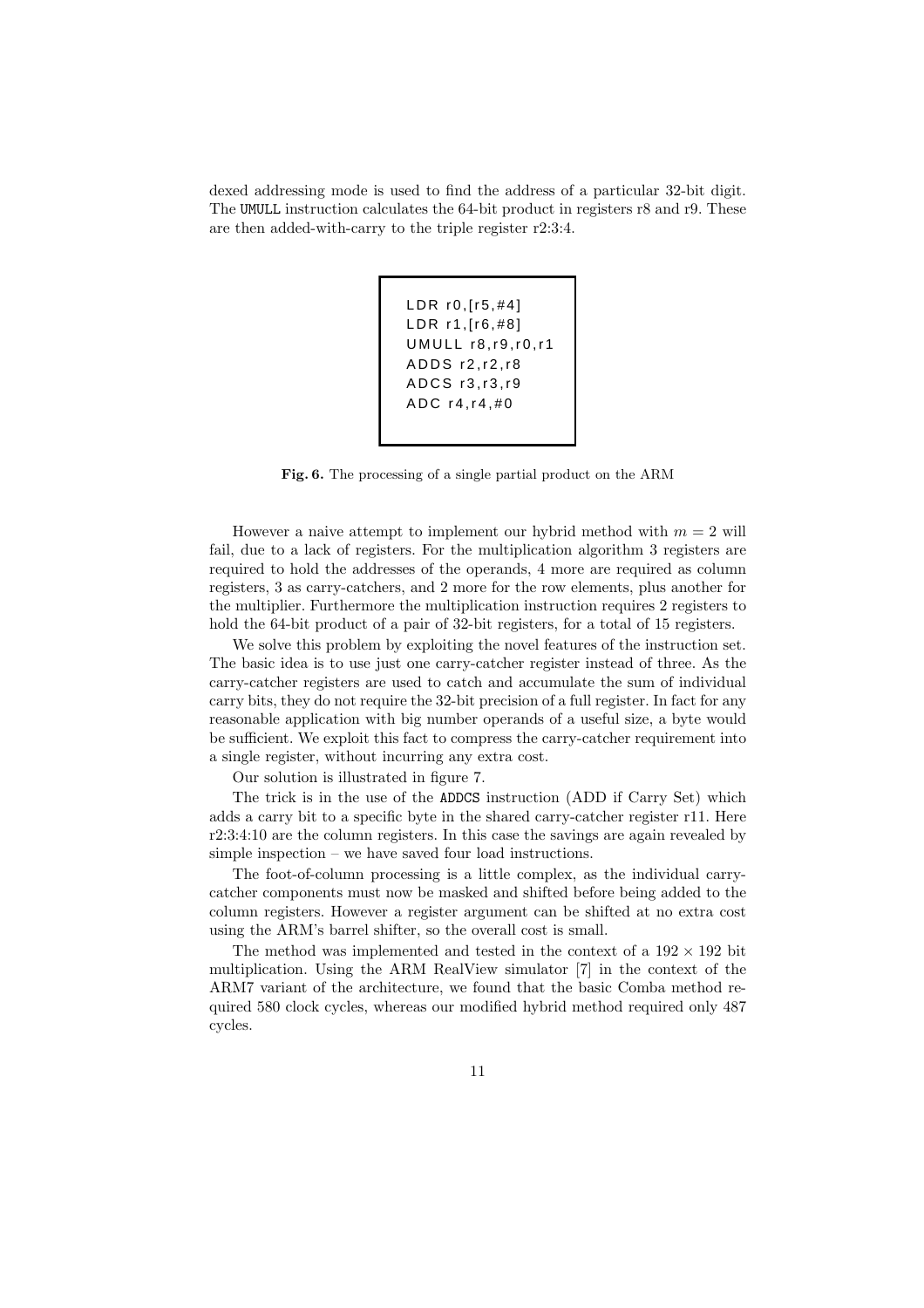```
LDR r8,[r5,#8]
LDR r9,[r5,#12]
LDR r12,[r6,#0]
UMULL r0,r1,r8,r12
ADDS r2,r2,r0
ADCS r3,r3,r1
ADC r11,r11,#0
UMULL r0,r1,r9,r12
ADDS r3,r3,r0
ADCS r4,r4,r1
ADDCS r11,r11,0x100
LDR r12,[r6,#4]
UMULL r0,r1,r8,r12
ADDS r3,r3,r0
ADCS r4,r4,r1
ADDCS r11,r11,0x100
UMULL r0,r1,r9,r12
ADDS r0,r1,r9,r12
ADCS r10,r10,r1
ADDCS r11,r11,0x10000
```
Fig. 7. The processing of 4 partial products using hybrid method on the ARM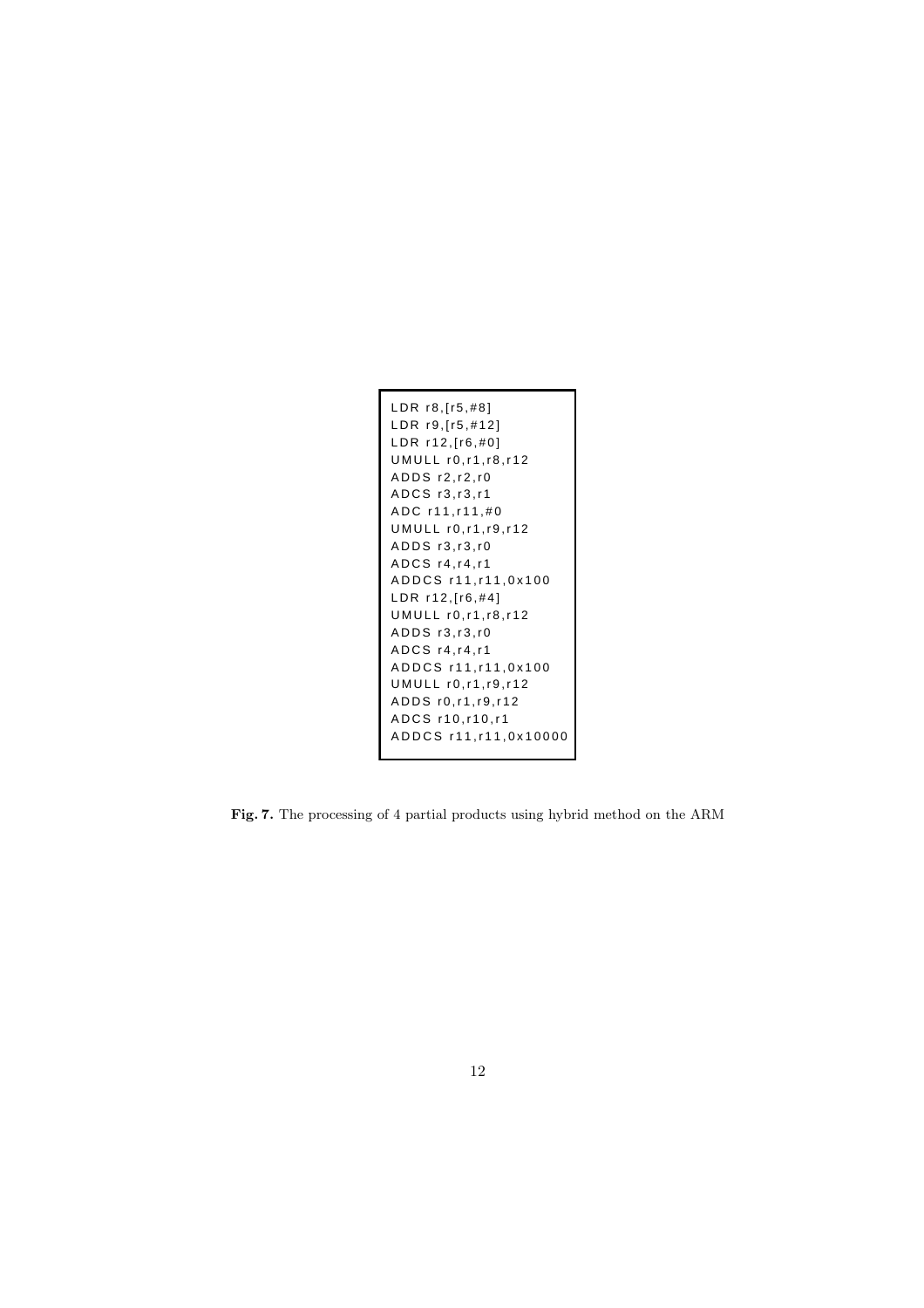# 6 Conclusion

We have described a simple and relatively generic method of implementing the hybrid method for multiprecision multiplication. The general applicability of the idea has been demonstrated on three quite different 8-bit, 16-bit and 32-bit architectures. In all of these cases significant performance improvements have been achieved.

If there should be insufficient registers, one idea would be to drop intermediate carry-catchers, and to allow the carry to propagate past the missing carrycatcher to the next available one, at the cost of some extra add-with-carries in the calculation of each partial product.

As a negative result we would like to report that the proposed method with  $m = 2$  when applied to the x86-64 architecture, and attempting to exploit the extra registers r8-r15 available with this architecture, did not produce any improvement in our experiments. This is explained in part by the fact that the unsigned multiply instruction always expects one of the 64-bit multiplicands to be in the rax register, and the extra register moves required to get it there offset any advantage.